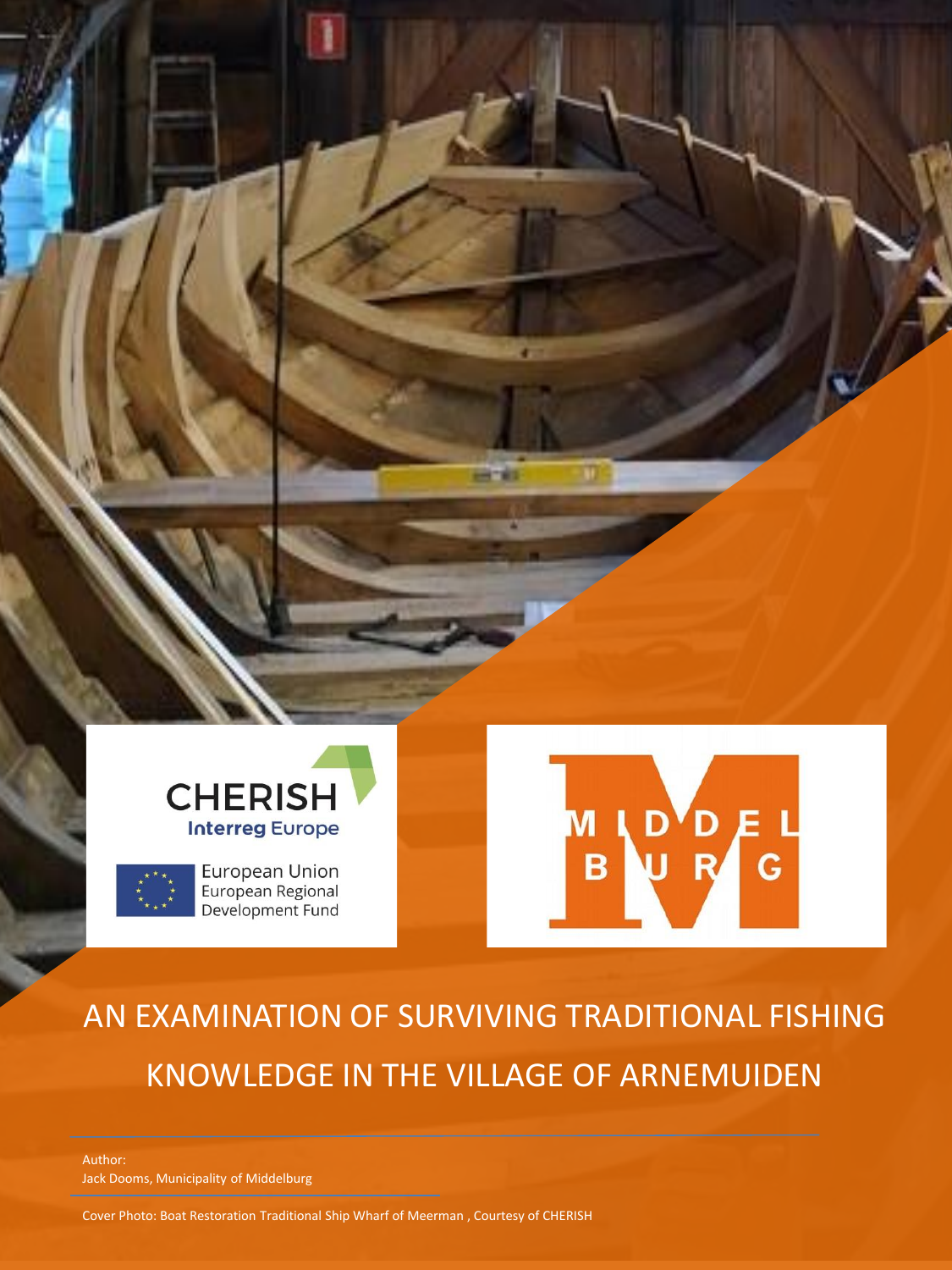#### **Introduction**

This report focuses on the village of Arnemuiden and issues surrounding the loss of 'Traditional Ecological Knowledge' relating to fishing in this region. The report combines a synopsis of facts covering the current situation in the local fishing sector with participatory research techniques concentrating on first person interviews of fishery knowledge holders.

#### **Background to the Fishing Industry of Arnemuiden**

Arnemuiden is a small fishing village with a big commercial value for the regional economy. This is mostly due to its fishing fleet. Arnemuiden has been a fishing village for several centuries but owing to siltation of the dock the village currently does not have a harbour of its own. The Arnemuiden fleet is presently based in Vlissingen, which is 10 km from Arnemuiden. Vlissingen has its own fishing fleet in the same harbour. Some of the fishing families who live in Vlissingen are originally from Arnemuiden. The families moved from Arnemuiden to Vlissingen after a schism in the church community.

The fact that the Arnemuiden fleet is based in Vlissingen is a big disadvantage for keeping traditions in fishing alive in the village. People cannot see the boats and the catch they land. Traditions are mainly carried on via story telling. There are however a few exceptions to this. At the traditional ship wharf, Meerman, one can see how old wooden ships are restored. Restoration of boats utilize old traditions, techniques and tools.



Wharf Meerman (bron: Werf Meerman)

Another example of community engagement with fishing traditions is the mini fleet of Sloops or Galleys in the canal near the village. Young people build small fishing boats, a mini version of the large trawlers in Vlissingen harbour. They then can go out fishing on a nearby lake and practice the occupation of their fathers, helping keep fishing knowledge and traditions alive in Arnemuiden.



Mini trawlers build by young people of Arnemuiden Courtesy of Middelburg Municipality

At present the fishing fleet of Arnemuiden consists of modern trawlers that are over 40 meters long. They are equipped with innovative technology, including fish detection equipment, sonar, and echo sounders. Until recently many Dutch trawlers were equipped with pulse nets;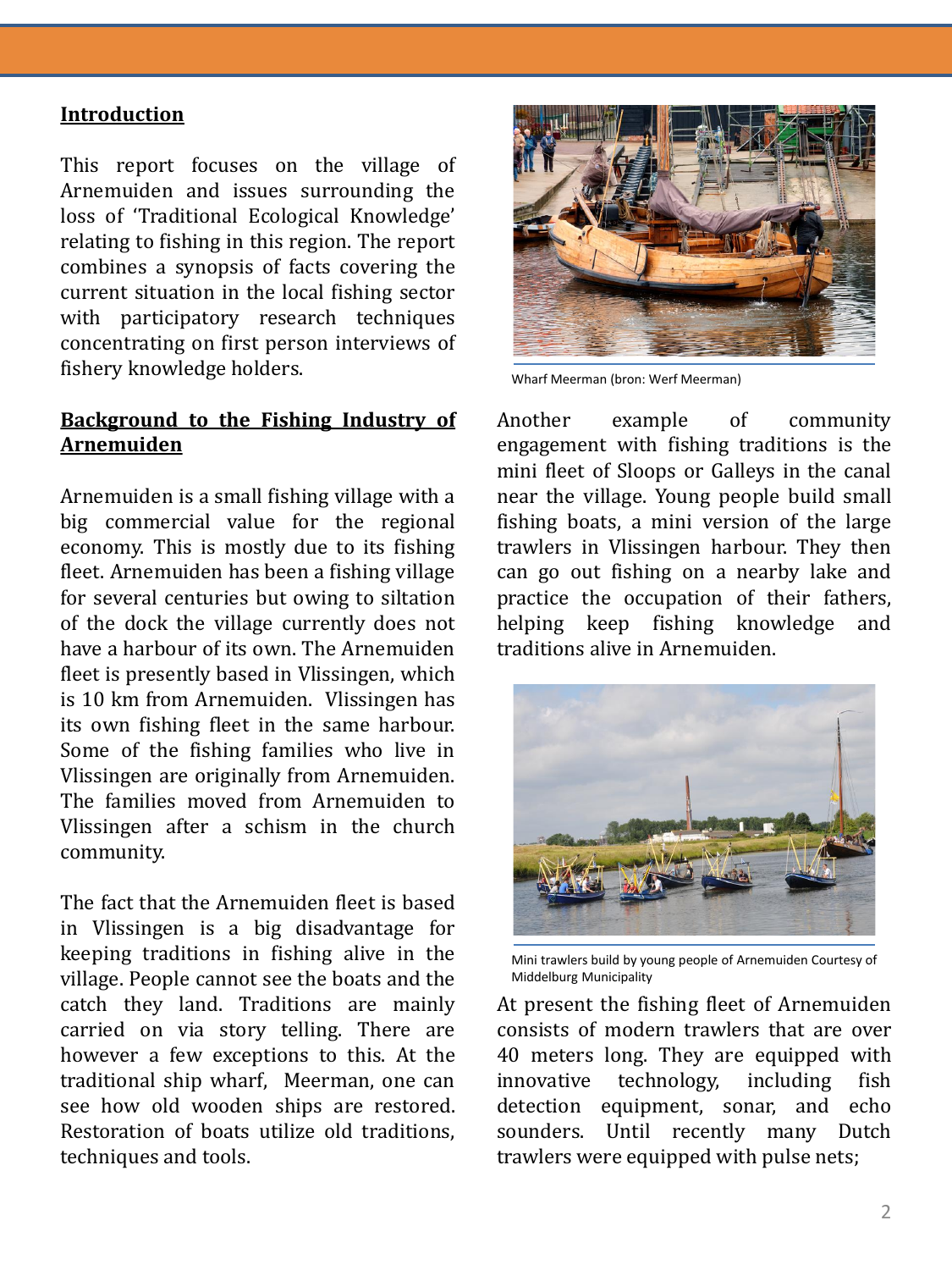a very modern fishing technique, that has now been banned by European Union rules.



A traditional beam trawler: ARM-4, total length 45 meters (bron: Zeelandnet.nl)

This ban resulted in many Dutch fishers having to invest huge sums of money in new equipment (approx. € 400.000 per vessel). New equipment costs have been significant enough to cause some fishers to sell their ship and end their fishing careers. Regrettably, it would appear that more and more scientific publications provide evidence that pulse fishing is very environmentally friendly.

In the province of Zeeland there is only one educational institute left where young people can learn the craft of fishing. This section of the educational institute is currently under threat of closure due to the declining numbers of new pupils.

The reduction in the numbers of young fishers coming to the sector, combined with potential closure of the remaining fishing educational institution in Zeeland, increases the difficulty of passing on the traditions and old ways of fishing to the next generation.

## **Knowledge Holders of Arnemuiden; Reflective Essay by Jack Dooms**

One of the few fishermen who still knows of the traditions and old ways of fishing is Cas Caljouw. Cas was born and bred in Arnemuiden, he is an orthodox reformed protestant (as are many people in the fishing community of Arnemuiden). Due to his religious views fishing on Sunday is forbidden.

Cas, myself (Jack Dooms) and many others in the region founded a fishermen's monument in Arnemuiden to honour all fishermen who lost their lives at sea. Since this time we have become friends. It is true that even today in the modern times fishermen get killed and are lost at sea. The most recent example of this was in 2011, when a fishing boat capsized near the Belgium coast and three young fishermen from Arnemuiden drowned and were lost at sea. One of the reasons that Cas and I have become friends is that in giving the fishing community of Arnemuiden monument, we also gave them a place to mourn these losses at sea. Due to the work that Cas and I conducted together our friendship became one founded on trust. This allowed us to talk about the importance of passing on traditions, utilizing modern techniques of databases and writing, so the fishers history may be preserved.

Talking with Cas about the old ways of fishing goes back to the times of fishing boats powered by sail and wind that made dangerous journeys out to the North Sea. These small sailing ships historically fished in English waters, which was a perilous trip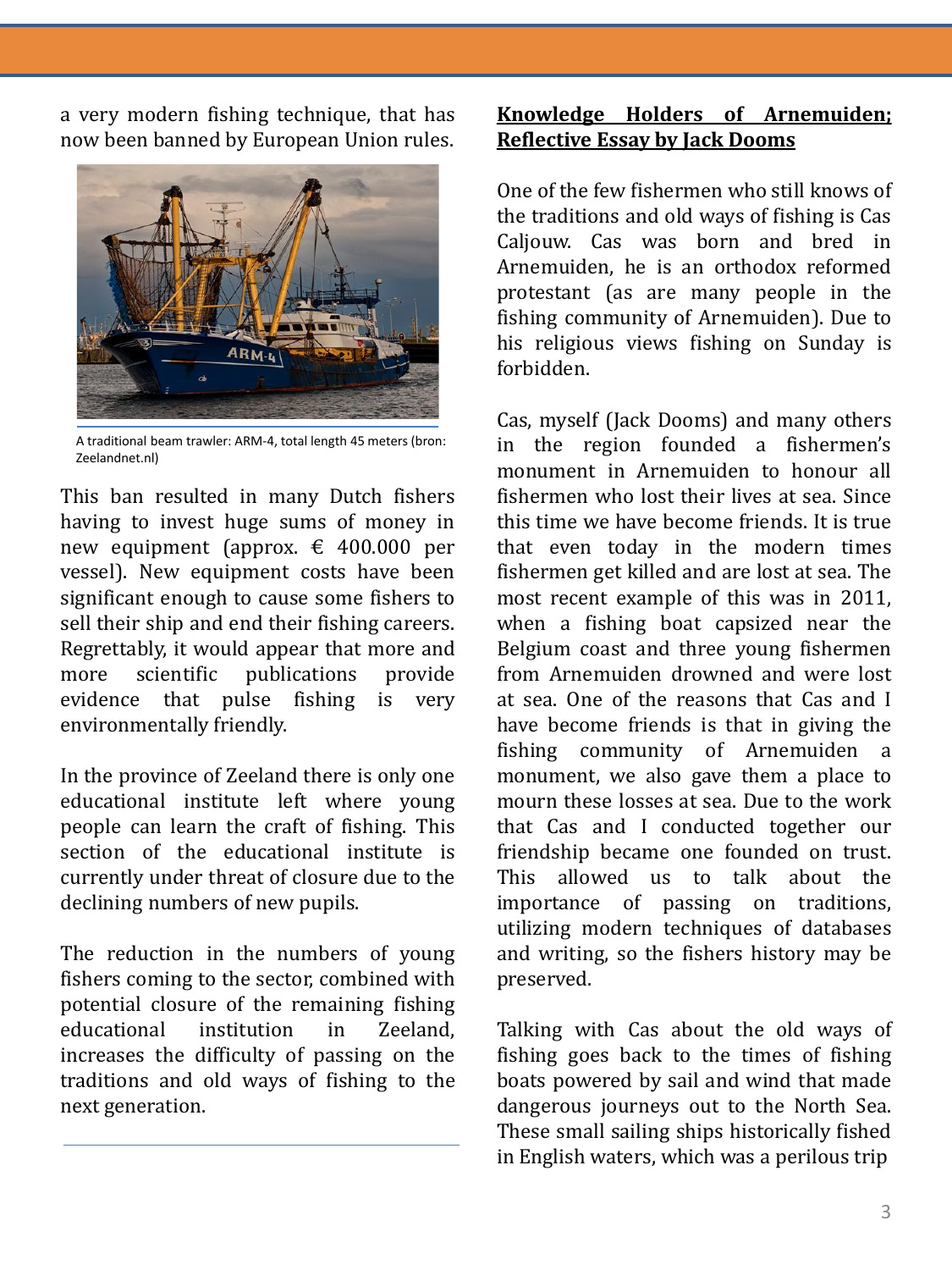on open sea for those small ships.



Arnemuiden monument for fishers lost at sea (Photo: Middelburg Municipality)

For the purpose of this report, I interviewed Cas on the topic 'Traditional Ecological Knowledge'. Cas is a very experienced fisherman, who learned his craft from his father who in turn learned from his father, of the ways before the introduction of modern technology.

Cas's father sailed a "hoogaars". Powered by sails these vessels were used to go out fishing on the sea. This type of boat did not have a keel but swords (a steering device on the side of the boat) alongside the boat. That design made it possible to sail the boat in shallow waters.



Traditional hoogaars used till 1930 for North Sea fishing (bron: Historische Vereniging Arnemuiden)

With these boats the fishers sailed to British waters, often with a crew of no more than 4 to 5 men, with no cabin or deck below. It is a long-held tradition that the fishers of Arnemuiden go out to sea for 4 to 5 days, only returning when they had caught enough fish.

When they went out fishing they had two vital pieces of equipment which were a plummet and fishing nets. The plummet is a rope with a piece of lead at the end. This lead weight is fashioned with a cavity or hollow. The plummet allowed fishers to safely navigate shallow waters before reaching the open sea.

The hollow in the plummet allows fishers to collect sand from the bottom of the sea. By the colour and structure of the sand, in combination with the depth, fishermen could work out if they could safely pass the sandbanks. This equipment was very important as they did not have nautical charts. In later times fishers knotted little coloured flags to the lines, with each colour represented a certain depth of the sea.

When Cas and Hannes go out fishing they go out in a modern boat, with engine and radio. But they still use some old techniques and knowledge to make sure they catch fish.

The first thing they do is determine where to go fishing. By the structure of the sand at the bottom of the sea they know that outside the Vlissingen coast, 1 to 2 km from shore, they can catch a good variety of fish: Plaice, Dab and Sea Bass. Plaice and Dab live on the sandy bottom whereas Sea Bass like rocks and shipwrecks.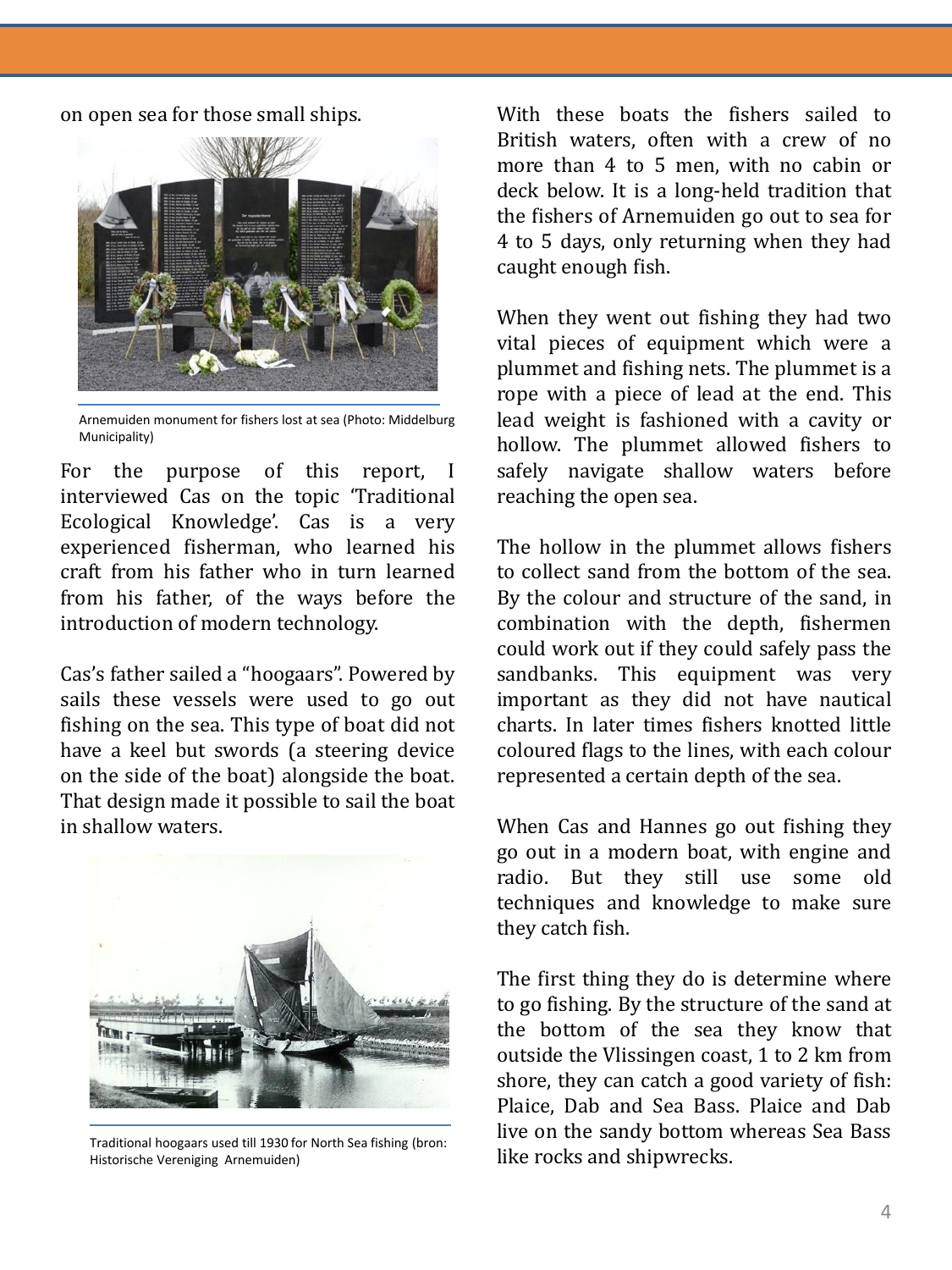

Old plummet gear (Photo: Fries Scheepvaart museum)

Knowing where to fish was mainly based on orally passed knowledge. Every Arnemuiden fisherman knew that in the summer period July until October Shrimps and Sea Bass could be caught and from November until January, the winter period, Dab and Plaice could be fished. Plaice are fish that live in coastal waters. A traditional hoogaars did not have to sail very far to catch Plaice.

Also, the location of fishing grounds were transmitted via oral traditions. Besides time of year, the tide is of course, an important factor when fishing. Near the coast Dab could be better fished at low tide, this was because the nets could not reach very deep. The moon is also important, fishermen knew that fishing at new and full moons increase the chance of a good catch.

One of the threats to fishing, Cas told me, are political developments that result in legal limitations to the geographic areas that he can fish. Cas explained that good fishing grounds have become no-go areas to him, due to these legal limitations. Examples of these are Brexit, wind turbines at sea and Natura 2000 areas.

Cas told me that a large part of the North Sea is now a no-go area for his ships.

#### **A Traditional Fishing Trip on The River Westerschelde with Cas & Hannes Caljouw; Jack Dooms reflects on the trip.**

In order to better understand the depth and detail of the local fisheries knowledge, a fishing trip was organised with professional fishermen Cas and Hannes Caljouw. In this way, it was easier for the fishermen to explain and show different aspects of their knowledge in practice; for example how to navigate and choose a place to fish.

We sailed out at 04:30 am on a hazy Saturday morning in August 2020. We set out early to navigate to a nice place at the river "Westerschelde", before too many sport and recreational fishers sailed out. As we set out we stayed near the coast. Cas told me that his grandfather did that to keep in touch with the shore to determine his position. Today it is safer to sail like that because the river Westerschelde is one of the busiest rivers in Europe. This is because a large volume of container ships go to Vlissingen harbour, Gent (Belgium) and most of all Antwerpen (Belgium).



Boat used for educational fishing trips (Photo: Cas Caljouw)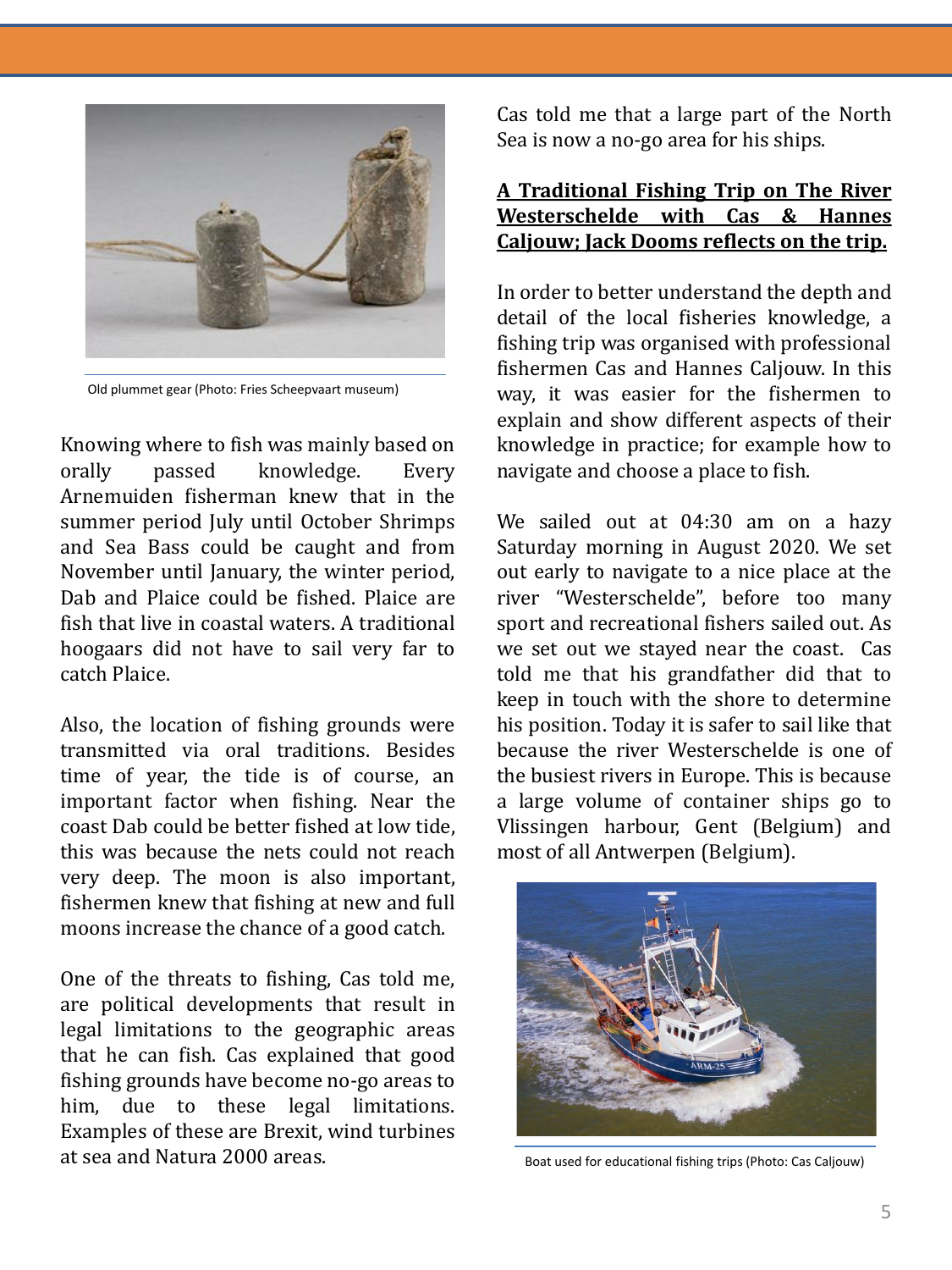Antwerpen is, after Rotterdam in Holland the biggest port in the South- west of Europe. Container giants with a depth of 16 meters sail to this harbour. More than 15,000 ships a year cross the river Westerschelde on their way to or from Antwerpen. The biggest container vessel that passed the Westerschelde was the Algericas that sailed here in June 2020. It had a length of 400 meters and carried 24,000 containers. Today a political debate is taking course: how deep must Holland keep the river? Deepening the river for these ships has all kinds of negative environmental effects, the deeper the river, the bigger the environmental effects.

As we sailed along the coast, Cas pointed out several locations where my eyes could not see anything but water. Cas's knowledge told him which fishing grounds we passed, and what species could be found there.

Eventually we anchored at a quiet place 800 meters from the Boulevards at Vlissingen. In 1965 a Greek ship sank at this location, with the wreck being an ideal hiding place, and spawning area for fish.

August is the season to catch Dab, Garfish, Sea Bass and Sole. From these the Sole is the most desired by fishing tourists.

We stayed out fishing until 3 pm. Cas told stories of the sea, Hannes keeping an eye on navigation and traffic, with us all catching some fish. I set them back into the water but Cas wanting to have a fresh meal kept his. We had a very pleasant day, Cas catching some fish and me hearing many stories!

## **The Current Status of The Fishery of Zeeland.**

## *Zeeland Fishing Feet:*

The whole fleet of Zeeland consists of 35 vessels, based in: Arnemuiden, Vlissingen, Breskens, Bruinisse, Yerseke, Kortgene and Tholen.

Ships from Yerseke are specialized in catching mussels (Yerseke). The usual length of a fishing trip for boats from Arnemuiden and Vlissingen is five days out in the North Sea. These boats are beam trawlers. At the fish auction in Vlissingen in 2020 the total value of fish sold was 16,000,000 Euro and mainly came from Vlissingen and Arnemuiden fishers.

In Yerseke the centre of Zeeland's Mussels sector in 2019 33,000,000 kilo of Mussels were sold. Most of them (approximately 75%) were exported to Belgium, France and Germany.

The biggest fish auction in Zeeland is the Flushing Fish Auction<sup>1</sup>. This fish auction has two locations: Vlissingen and Breskens. Thirteen ships bring ashore every week a big diversity of fish in Vlissingen. These are:

> *Sole - family Soleidae Plaice – Pleuronectes platessa Turbot – Scotphthalmus maximus Cuttlefish – family Sepiidae Cod – family Gadidae Dab – Limanda limanda Sea Bass – family Serranidae Whiting – Merlangius merlangus Gurnard – family Triglidae*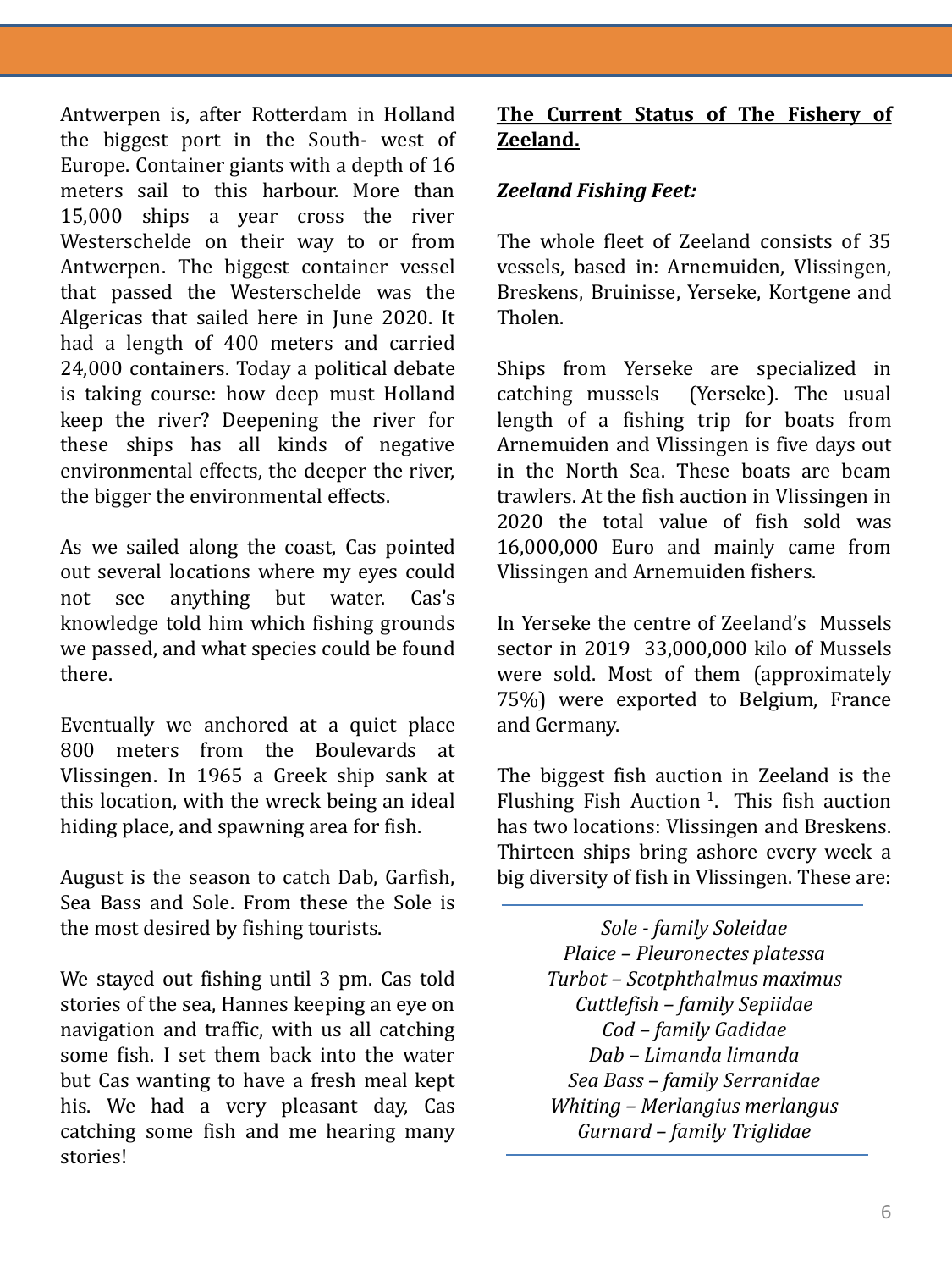In Breskens, ships mainly land Shrimp. The village was confronted with sad news recently: the fish auction in Breskens will close in July 2021. The turnover of Shrimp is decreasing every year due to them being sold at other auctions. This means the auction is no longer economically viable. This will be a big loss for the fishing community in Breskens.

## *Pulse fishing:*

Pulse fishing was seen as a life line for Dutch fishers: it reduced fuel costs by 50%. Where a beam trawler uses 35,000 litres of fuel every year a pulse trawler uses 19,000 litres. At a time where fuel prices were rising sharply, this was a major economic factor. Another positive element in fishing with pulse nets is that the electric pulse can be adapted to the size of the fish. This results in less bycatch, which has a positive effect on fish stocks. In making the pulse adaptive only adult or fully grown fish can be caught. Also, the ocean floor is much less churned over, which is very good for bottom dwelling species.

Pulse fishing, after a big political dispute between the EU and the Dutch government, has been banned as of 01-07-2021. The investment (change from beam trawl to pulse trawl) and now transitioning back to beam trawling cost approximately  $\epsilon$ 500,000 per ship. Many fishers were forced out of business by this. One of them was Cas Caljouw<sup>2,3,4,5</sup>.

## *Education:*

For decades the Zeeland fishing industry had an education institute of its own:

"De visserijschool" (Fishery School) based in Vlissingen. Due to ongoing mechanization and the bad economic perspective of the sector, less young people are willing to have a life at sea, a hard life: sailing out Sunday night and return Thursday evening. Currently this school is closed, along with a technical institute that has also closed down classes for the fishing sector. Today there is no opportunity for young people to train and gain skills for this fishing life in Zeeland. This highlights how bad the economic perspective currently is.

## *Fishers, policy and politicians:*

By the nature of their profession being Commander in Chief of their ship and the top of the hierarchy on board, fishers want to decide things themselves. Thus, fishers and politicians have a tense relationship. Fishing communities feel their voice is not heard in parliament and is not reflected in policymaking. They feel environmentalists and green politicians, only listen to lobby and action groups. Cas Caljouw is one of the fishers who believe that as a sector they must be active and lobby for their own interests. He is one of the founders of the lobby group "Eendracht Maakt Kracht" (Power Through Unity).

## *Dutch Fishers Fishing Areas:*

- The Dutch fishing fleet sails the northern part of the North Sea. The map below is before Brexit. The darker blue areas shown higher fish catch for the Dutch fleet.

- The North Sea is getting more crowded every year. The coloured areas on the plan below are non-fishing zones for the Dutch fleet.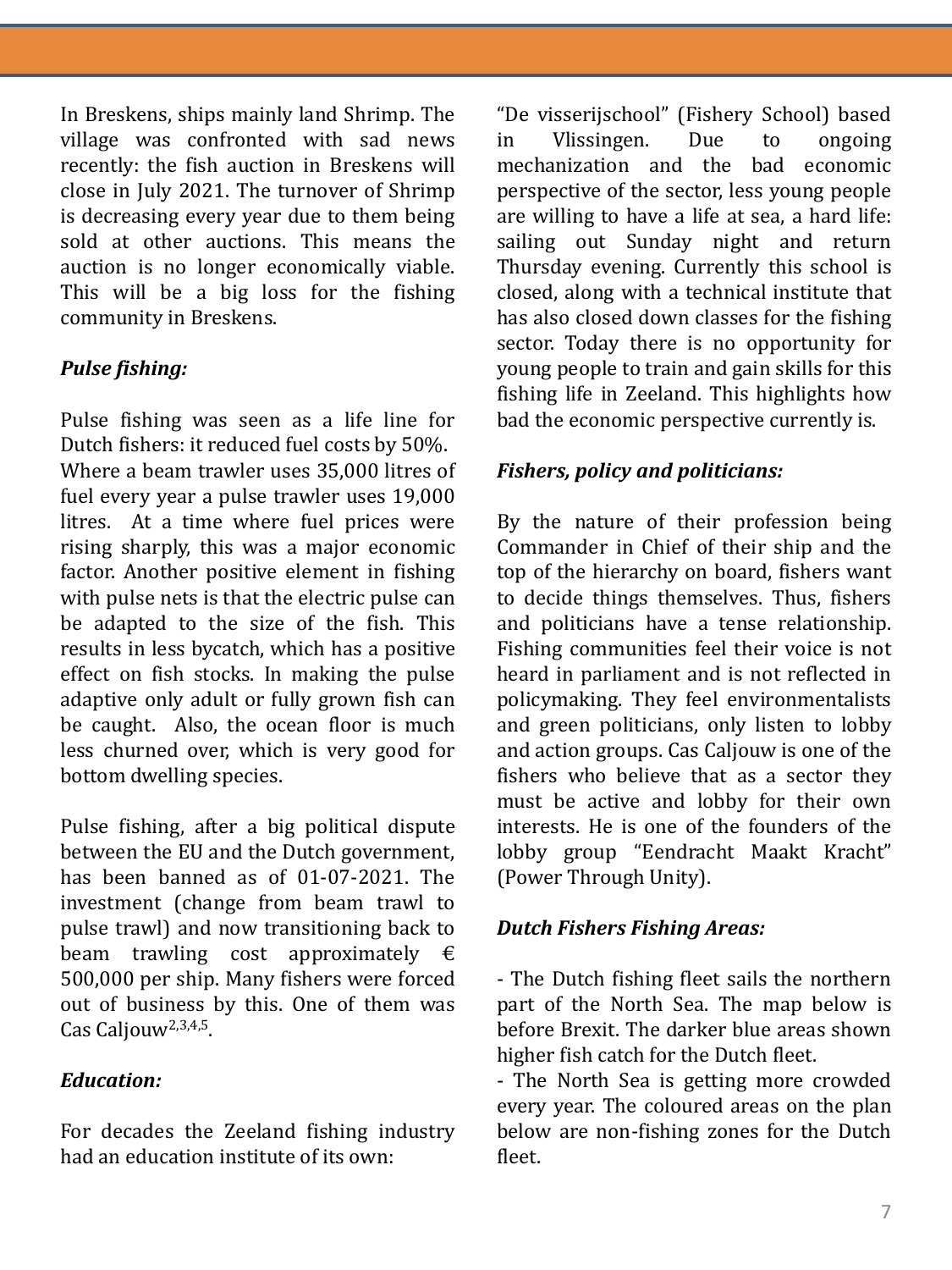

Darker blue areas shown higher fish catch (Bron: Min.LNV)



Coloured parts are non-fishing areas e.g. windmills, oil platforms, Natura 2000 areas (Bron: Min.LNV)

#### **Conclusion**

Dutch fishers face many challenges with exclusion from historic fishing grounds being a major one. Brexit will exclude fishers from areas they have fished historically. The implementation of wind turbine parks will further impact on fishing grounds.

The major challenges facing the transition of knowledge to the next fishing generation are a lack of formal educational opportunities in the Zeeland region, and the current challenging economic situation caused by the ban on pulse fishing techniques. These both reduce the appeal of the fishing industry to prospective young fishers.